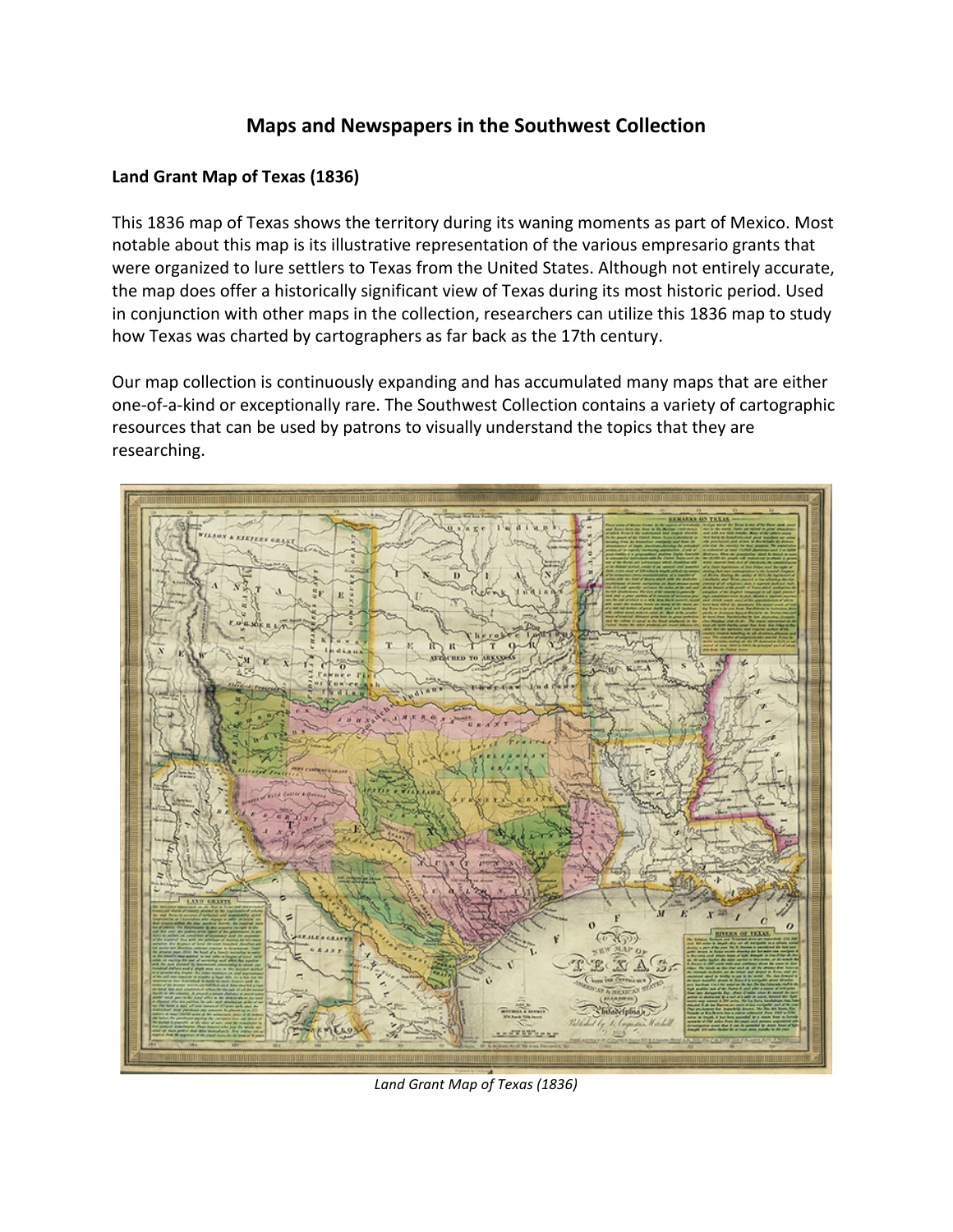## **German-Texas Civil War Newspaper (1864)**

During the height of the Civil War, supply lines for many Confederate states, including Texas, were cut off or greatly reduced. This 1864 issue of *Der Texas Democrat* is unique for being printed on a segment of wallpaper, undoubtedly due to the lack of a reliable source of paper. While not the only newspaper to resort to such techniques, this one offers a unique perspective on history by exemplifying the struggles people underwent during times of hardship.

Beginning with microfilm production in the 1950s, we have been at the forefront of reformatting newspapers for long-term preservation. Advanced digital preservation now allows geographically remote patrons to access digital versions of these newspapers online with the added benefit of reducing the potential for damage to the physical copies. This newspaper, along with more than 175,000 issues of other Texas and West Texas volumes, is available online through the Southwest Collection's digital archive.

> *Austin Allison Cataloging*



*German-Texas Civil War Newspaper (1864)*